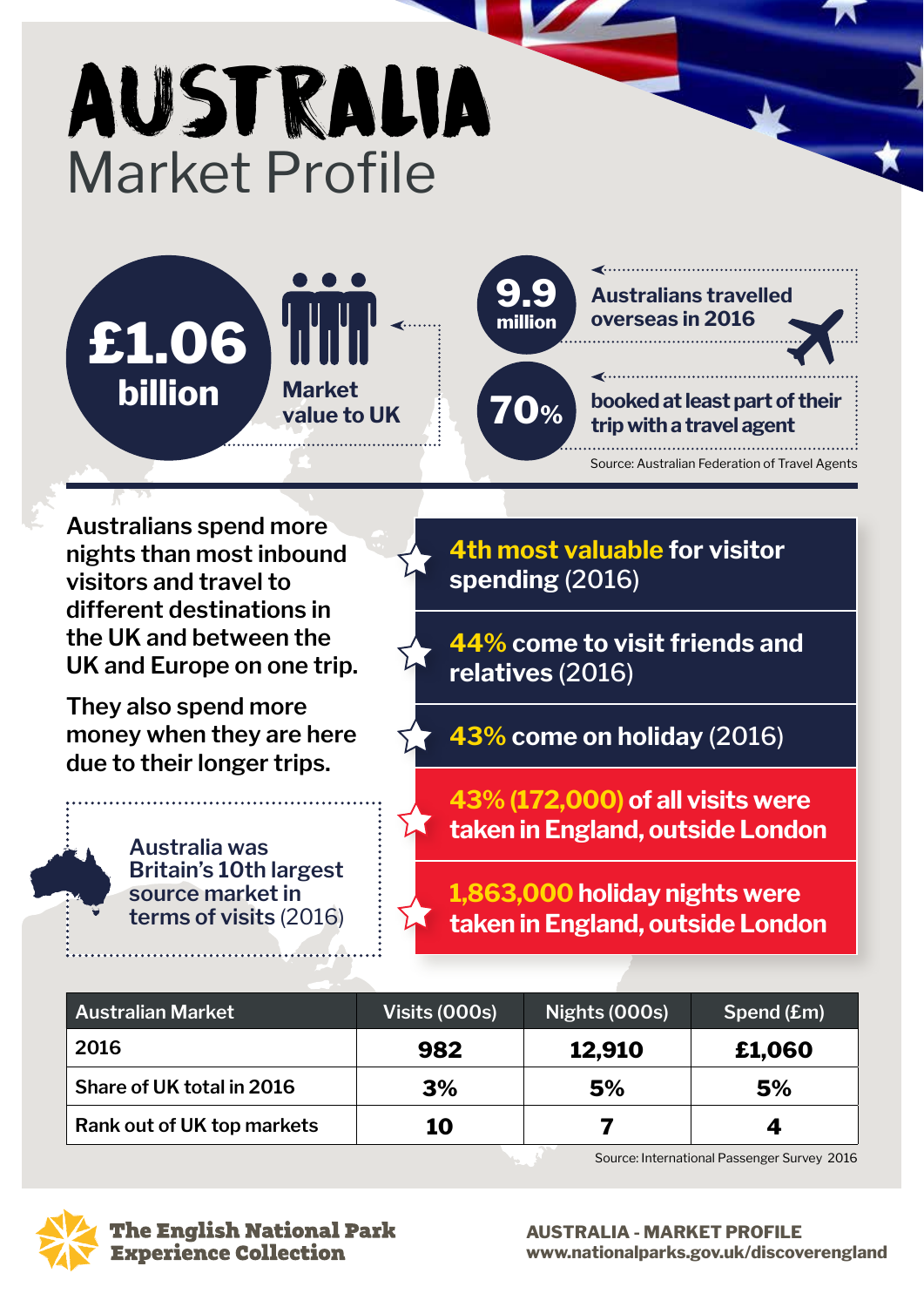**Reason for Visit Holiday**

**Over 50%** 

**stay with friends and relatives**

**Apr–Sep Travel peak periods**

**VFR 44%**

# **14 nights Average length of stay**

**Other 5%**

## **Market Segments & Attributes**

**43%**

The English National Park Experience Collection prioritises two segments:

**• OUTDOOR ENTHUSIASTS:**

Nature lovers who love to get close to nature on active breaks with the family. Discovery and learning are an integral part of their holidays

**• MATURE EXPERIENCE SEEKERS:** 'Young at heart' with greater freedom, money to spend and time to enjoy themselves

#### **These two segments really enjoy the following activities**

- **• Cultural** attractions
- Visiting **friends and relatives**
- **• Countryside** / natural beauty
- Experiencing the **local life** and enjoying **authentic experiences** are big draws for most Australian travellers, ahead of any 'adventures' or outdoor activities

### **GET THE LATEST PERFORMANCE**

on visitors and revenue from Australia on the **VisitBritain/ VisitEngland** web site: https://www.visitbritain.org/markets/australia

## **Planning and Booking the Trip**

**Business 7%**

- **• Planning timeframe:** up to six months - 7-in-10 Australian visitors start to think about their trip to Britain as early as 6 months prior to their departure
- **• 4-in-10 book** their trip in the same time frame
- The planning and booking process has become **increasingly fragmented**
- Flights and accommodation are booked across a variety of traditional and online sources - **76% booked transport on-line / 60% booked accommodation on-line**
- Australians are still **highly likely to use travel agents** during both the research and booking phases for some aspect(s) of their travel
- **• 72% of Australian visitors** are likely to plan their holidays before they leave, they would only be more likely to purchase sporting event tickets before their trip rather than during their visit to Britain. Tickets or passes for miscellaneous tourist attractions are the one thing they are most likely to purchase during their visit.

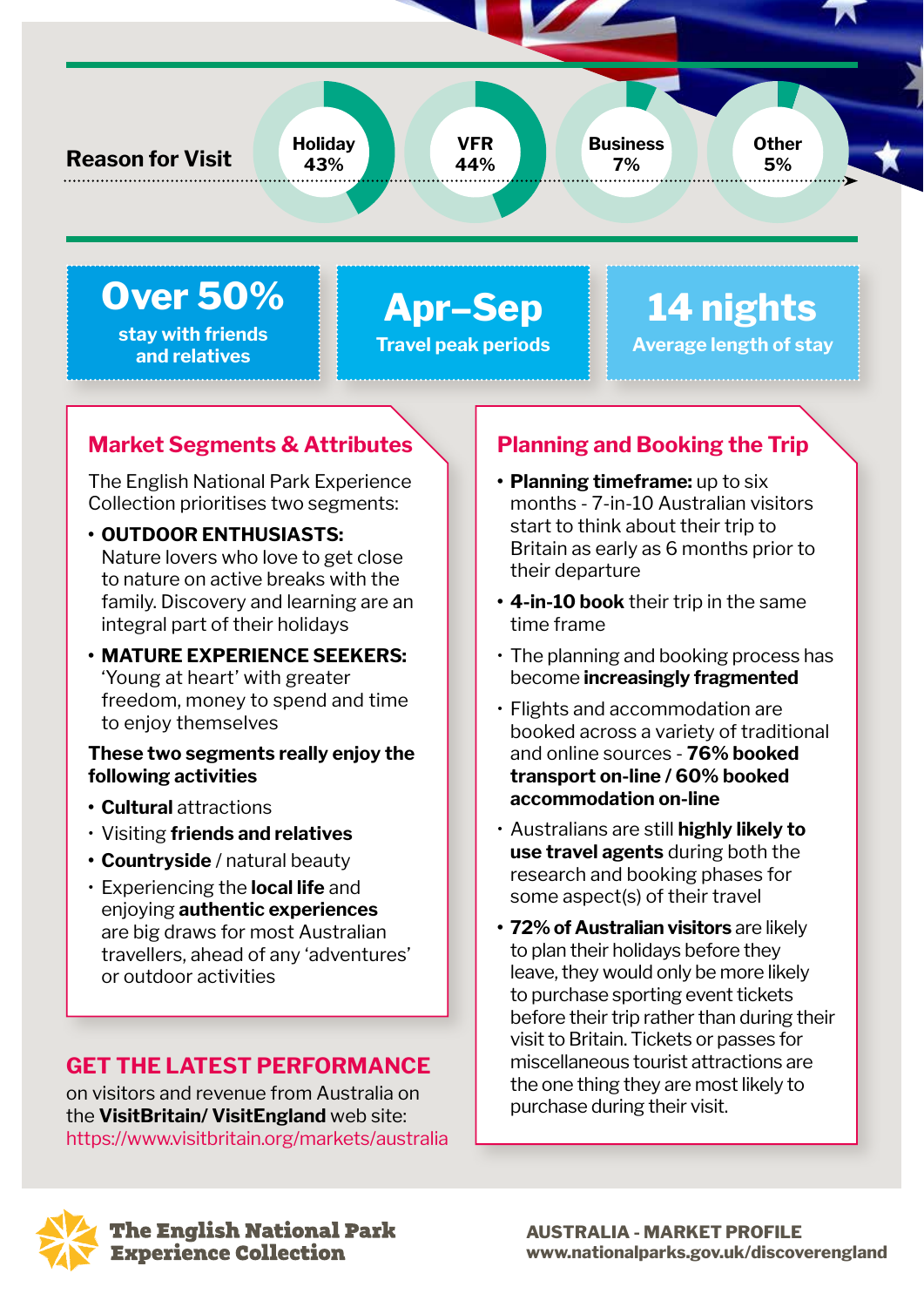# **Travel Trade**

**The Australian travel market is dominated by only a couple of vertically integrated travel companies: Flight Centre Global Product and Helloworld Limited.**

| <b>Vertically-integrated main players</b>                                                                                           |                                                                                                                               |  |  |
|-------------------------------------------------------------------------------------------------------------------------------------|-------------------------------------------------------------------------------------------------------------------------------|--|--|
| <b>FlightCentre</b>                                                                                                                 | <b>Helloworld Limited</b>                                                                                                     |  |  |
| Wholesaler brands<br>Infinity Holidays<br><b>Explore Holidays</b>                                                                   | Wholesaler brands<br>Qantas Holidays<br>Viva! Holidays<br>Travelscene<br>Rail Tickets<br>ReadyRooms.com<br><b>GO Holidays</b> |  |  |
| <b>Retail brands</b><br><b>Flight Centre</b><br><b>Escape Travel</b><br><b>Students Flights</b><br>Travel Associates<br>Cruiseabout | <b>Retail brands</b><br>Helloworld<br><b>MTA Travel</b><br><b>Hunter Travel Group</b><br>My Travel Group                      |  |  |

#### **Main independent travel companies**

**Travel Corporation, including:** Contiki, Trafalgar Tours, Insight Vacations, Busabout, Haggis, Evan Evans, Uniworld

**Tempo Holidays:** owned by Cox and Kings

**House of Travel Group:**  brand TravelManagers in Australia

#### **Main independent retail travel groups**

There has been good growth in the size and influence of independent travel consortia. Retails brands of this type include Magellan Travel Group, TravelManagers, Mobile Travel Agent, Travel Counsellors, Travel Directors, Travellers Choice and Travel Concepts

**Planning and contracting cycle:** Tour operators work on a planning and contracting cycle of 12-18 months. May onwards is a critical time to meet with and present new commissionable product.

## **What do Australians think of the English National Park Experience**

Australian visitors will participate in a wide range of activities and experiences during their trip. They enjoy visiting by car, coach and on foot, trying local food and sightseeing famous buildings and monuments in particular castles, visiting parks and gardens.

*What I really like about this is the connection between the people and the land … you will really get to see the living culture*

*I feel like I will really see the culture here… the real England and the real English*

*Oh yes… I would do this with my 28 year old daughter… this sounds just how we like to travel to see the land and the people*

*You don't think of national parks with people in them- but makes sense for England as they have been living on the land for millennia not like the 200 years here*

**19% or 185,000** visited a National Park in England